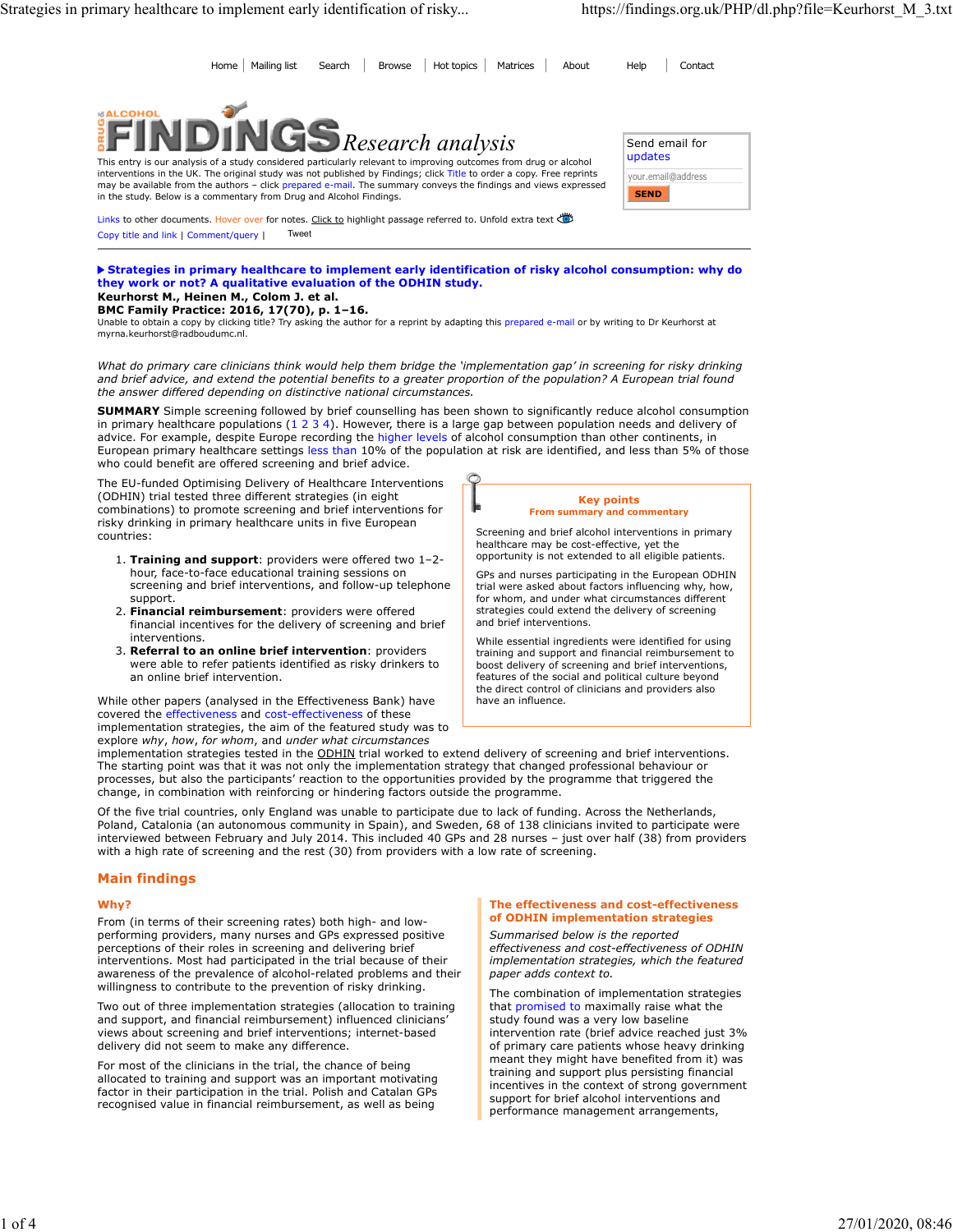motivated by their willingness to contribute to the prevention of risky drinking. Dutch and Swedish GPs, as well as some Catalan nurses, reported not being motivated to participate for financial reimbursement, whereas Polish and Catalan GPs felt positive about providing good care and getting paid for it as well.

There were no clinicians who mentioned that internet-based delivery was a motivation for participating in the trial. Most were ambivalent towards so-called 'e-health'. Those who were positive primarily thought it useful in providing information to patients [rather than as an intervention in its own right].

guidance, and strategic leadership.

While delivery rates of screening and brief interventions in European primary care are currently low, several possibly cost effective strategies exist to increase these rates. Training and support combined with financial incentives may offer the most cost-effective strategy for extending delivery, and subsequently reducing alcohol-related harm and associated costs to society.

# How and for whom?

Rather than needing to be convinced of the importance of implementing screening and brief interventions, most clinicians in the ODHIN study wanted to know how to implement these and become skilled in doing so. In Catalonia, Sweden, and the Netherlands, training and support increased awareness of national guidelines and prompted many of the clinicians to keep using them. In contrast for Poland, where no official guidelines existed, screening and brief interventions were rarely discussed in the context of guidelines.

For high-performing GPs in particular, training and support provided assistance in integrating screening and brief interventions into daily practice. It was felt that training and support could be made more effective if there was ongoing training, more time to learn intervention techniques, and the strategy was tailored to the barriers clinicians experience, such as a perceived lack of time for conducting screening and brief interventions.

Clinicians from high-performing providers reported that they gave more priority to screening and brief interventions in their daily practice during the ODHIN trial (as opposed to before). After attending training and support sessions, they shifted from feeling that successful delivery was only a matter of having time, to it also being a matter of prioritisation, and felt that it was possible to routinely ask patients about alcohol consumption, even during high workloads. Learning in training and support sessions how to raise the issue of drinking among patients with varying motivations was appreciated, as was the opportunity to discuss their experiences of delivering screening and brief interventions as a team.

Despite positive experiences with training and support, clinicians from both low- and high-performing providers tended to view it as a temporary stimulus, and pointed out that alcohol is just one of many important themes to discuss with their patients. Beyond initial training and support, embedding screening and brief interventions in the long term would require ongoing regular triggers such as booster sessions.

Individual factors, incentives and resources, and social, political, and legal factors were relevant to how and for whom a financial reimbursement strategy would work. Personnel numbers and salaries made a difference, as did the nature of the financial reimbursement scheme in each country. In Poland and Catalonia, clinicians were reimbursed directly, whereas in Sweden and the Netherlands reimbursement was applied at the level of primary healthcare units.

In Sweden and the Netherlands, clinicians reported that financial resources were of high importance in principle. They went further to say that increased resources from health insurance was required for longterm improvement of the delivery of screening and brief interventions, and as a result showed a preference for being paid at a structural level by health insurance for their preventive services, rather than a temporary project-based payment.

For all four countries, it was primarily the patients' lack of interest that inhibited nurses and GPs from actively referring to internet-based brief interventions. Face-to-face interventions were the preferred method in such cases.

## Under what circumstances?

Participating in a trial about preventive services for risky drinking not only raised awareness but the frequency with which clinicians provided these services, suggesting that putting risky drinking on the agenda makes the clinician more active in screening and brief interventions irrespective of their allocation to implementation strategies.

A routine for delivering screening and brief interventions can be supported by including it in protocols and setting reminders. However, even without a routine, clinicians can begin engaging with screening and brief intervention activities, for example through making referrals.

Clinicians frequently reported high workloads, which caused training and support to be insufficient in increasing performance. Another inhibiting factor was the perception that alcohol was competing with other lifestyle prevention themes, among which alcohol received the least media attention.

## At the macro level

Driving the success of implementation strategies were individual professional factors, incentives, and resources. However, other domains impacted the extent to which these exerted an influence on daily practice – in particular, the social and political culture.

Despite their intrinsic motivation to shield patients from alcohol-related harm, GPs and nurses felt there was more rationale for selecting patients for screening on the basis of suspected risk, rather than screening whenever there is an opportunity to do so. Furthermore, while nurses and GPs perceived they had a responsibility to deliver screening and brief interventions, this was embedded within a wider societal responsibility, which raised the need for an integrated approach beyond primary healthcare.

# The authors' conclusions

The insights gleaned from this part of the ODHIN trial may help to further tailor implementation strategies in order to achieve maximum gains in extending alcohol screening and brief interventions for risky drinking.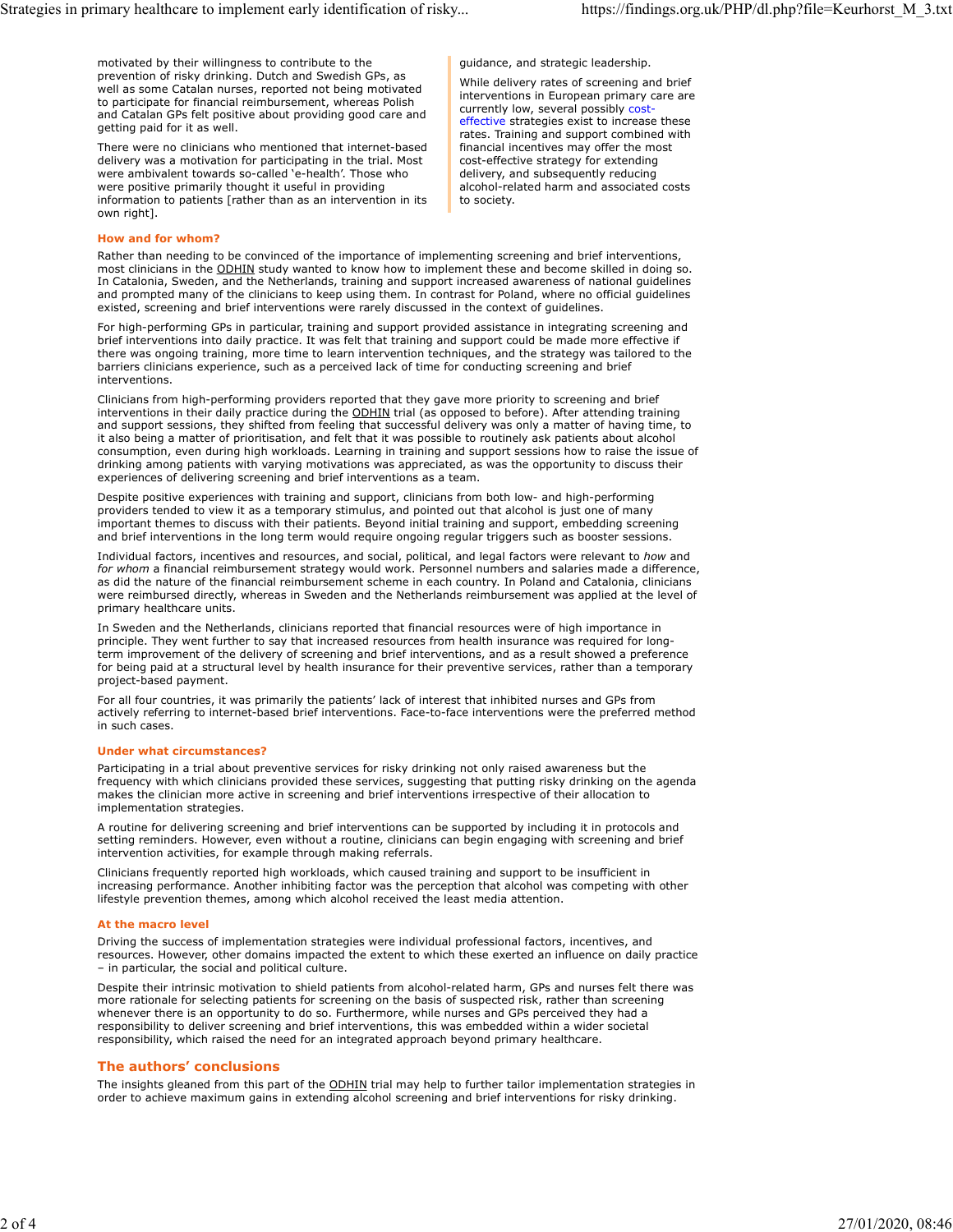Essential ingredients for effective training and support were felt to be gained knowledge and skills, team-based training, and learning to prioritise screening and brief interventions during high workloads. The utility of financial reimbursement, on the other hand, was highly determined by country context and the way reimbursement was provided. Finally, despite internet-based delivery being demonstrably effective, clinicians require clear guidance about how it can improve screening and brief interventions in routine practice. The study confirmed that very few clinicians used e-health in patient care. Clinicians from all countries had mixed levels of trust in the principles of internet-based delivery and felt their patients were not interested in this format.

The influence of factors at the macro level – such as social and political cultures – should also be taken into account. Sustainable funding is an important consideration when implementing (or seeking to improve the implementation of) screening and brief alcohol interventions. In the United Kingdom, the Quality and Outcomes Framework is a reimbursement scheme in which payment is based on a fee-for-service or fee-per-patient system rather than related to quality of care. Though this system can be effective, policymakers should be warned that effects may only be realised in the short term and may not be as large as they would wish. Pay-for-performance has potential, but is not a 'magic bullet'; to achieve sustainable changes, it needs to be combined with other quality improvement initiatives.

FINDINGS COMMENTARY The featured study was the strand of the ODHIN trial that asked what primary care clinicians thought would help them bridge the 'implementation gap' in screening for risky drinking and brief advice. The findings reflected the views of volunteers for a study who were keener than average on dealing with risky drinking among their patients, and may not be representative of all primary care clinicians in those countries.

The ODHIN trial tested three strategies (in eight combinations) to promote screening and brief interventions for risky drinking in primary healthcare units. Overall, the findings (see entries on effectiveness and cost-effectiveness in the Effectiveness Bank) supported training and support plus persisting financial incentives in the context of strong government support for brief alcohol interventions, performance management arrangements, guidance, and strategic leadership. This combination promised to maximally raise what the study found was a very low baseline intervention rate; just 3% of primary care patients whose heavy drinking meant they might have benefited from brief advice actually received it. One of the essential ingredients for effective training and support was learning to prioritise screening and brief interventions during high workloads and sharing experiences with other clinicians. The utility of financial reimbursement, on the other hand, was highly dependent on the country of delivery and the way reimbursement was provided.

Proved unfounded were expectations that providing a website to refer patients to would increase the advice rate by relieving clinicians of the need to do the advising themselves. Asking what the clinicians think, the featured paper found that only in respect of website referral as a brief intervention option was opinion negative across the board. In all four countries, "patients' lack of interest inhibited both nurses and GPs from being active in referring patients". This option neither offered clinicians guidance in providing brief interventions nor did it engage the patients, "therefore, face-to-face interventions were the preferred method in such cases". The researchers suggested that clinicians may require clearer guidance about how online access could decrease their workload whilst also being effective and offering them a way to engage with screening and brief intervention activities.

The ODHIN trial adds to a body of literature evaluating screening and brief intervention strategies in primary care whose findings were synthesised in a meta-analysis published in 2015 (free source at time of writing). It found that across all studies, strategies to extend implementation had boosted both screening and the brief intervention rates but not significantly affected drinking. Greatest impacts on screening and brief intervention were seen from multi-strand strategies, and screening benefited from involving staff such as nurses as well as doctors. These findings are consistent with the argument that "To foster development of positive attitudes and effective responses … a focus that extends beyond the individual worker is required. Education and training are a necessary, but not sufficient, condition to ensure health professionals' capacity and willingness to respond to [substance use] issues. Research on organizational culture provides valuable insight into the types of organizational and systems factors likely to influence … attitudes and work practice."

Last revised 27 January 2020. First uploaded 27 November 2019

Comment/query Give us your feedback on the site (two-minute survey)

▶ Open Effectiveness Bank home page

Add your name to the mailing list to be alerted to new studies and other site updates

#### Top 10 most closely related documents on this site. For more try a subject or free text search and the contract of the contract of the contract of the contract of the contract of the contract of the

STUDY 2011 An evaluation to assess the implementation of NHS delivered alcohol brief interventions: final report STUDY 2016 Improving the delivery of brief interventions for heavy drinking in primary health care: outcome results of the<br>Optimizing Delivery of Health Care Intervention (ODHIN) five-country cluster randomized factorial t STUDY 2013 Screening and brief intervention for alcohol and other drug use in primary care: associations between organizational climate and practice

STUDY 2019 Cost-effectiveness of strategies to improve delivery of brief interventions for heavy drinking in primary care: results from the ODHIN trial

STUDY 2013 Effectiveness of screening and brief alcohol intervention in primary care (SIPS trial): pragmatic cluster randomised controlled trial

STUDY 2012 Alcohol screening and brief intervention in primary health care

DOCUMENT 2017 Drug misuse and dependence: UK guidelines on clinical management

REVIEW 2011 Barriers and facilitators to implementing screening and brief intervention for alcohol misuse: a systematic review of qualitative evidence

REVIEW 2011 Strategies to implement alcohol screening and brief intervention in primary care settings: a structured